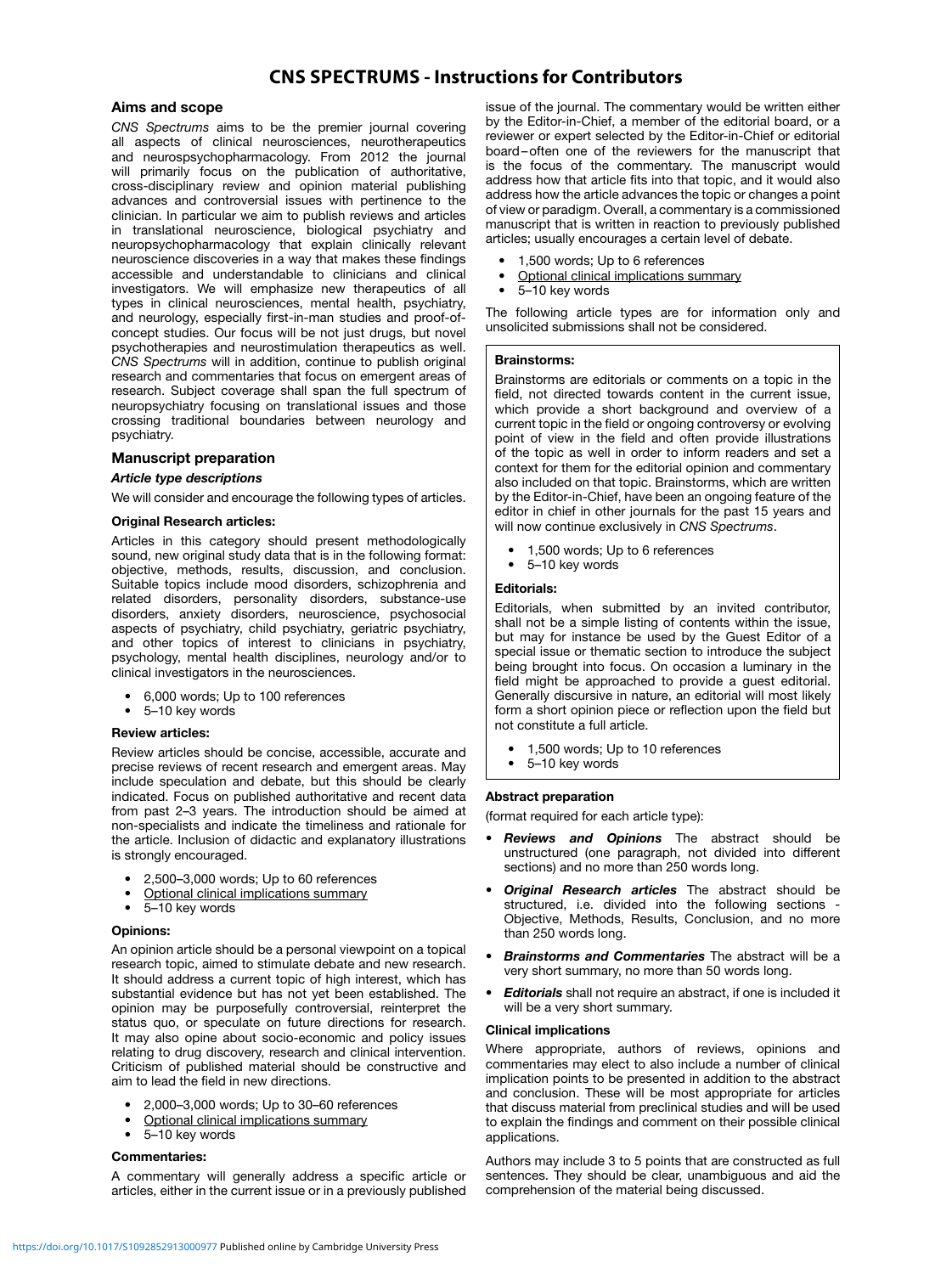Clinical implications will be assessed as part of the peer review process and authors may be asked to alter and update the points, or to remove them if they are not felt to add to the article.

#### **Prior to submission**

Although it is not required, for some review content, special series or special issues, prior to preparing a full-length manuscript, you may wish to consider sending a synopsis or abstract of your proposed submission for consideration by the Editor-in-Chief, Stephen Stahl. Please send to Lisa Arrington, Content Editor, *CNS Spectrums* (larrington@cambridge.org), so that we can first determine whether your submission is appropriate for consideration.

#### **Formatting your article**

The article type should be included in the upper right hand corner (original research, review article, opinion, etc.). Pages should be numbered consecutively in the upper right hand corner, beginning with the title page.

*Original Research articles* should be separated into the following sections: Title page, acknowledgements, abstract, introduction, Methods, Results, Discussion, Conclusion, References, Tables and/or Figures. Abstracts should be divided into specific sections as well (please refer to the *Article Type Description Grid for further details*).

*Review articles* should be arranged in the following order: Title page, acknowledgements, abstract (unstructured), introduction, body, conclusion, references, tables and figures. (*please refer to the Article Type Description Grid for further details*).

#### Co-authors' professional titles, departments, affiliations, **and middle initials**

The co-authors' names must be listed along with each person's professional title (Professor, Chairperson, Student, etc.), department (Department of Psychiatry, etc.), and professional affiliation (Johns Hopkins, Massachusetts General Hospital, Pfizer, etc.). If applicable, please also include each co-author's middle initial(s).

#### **Figures/Tables:**

- Original research article: Minimum 2 tables and/or figures
- Review article: Minimum 2 tables and/or figures; Maximum 6 tables and/or figures
- Opinions: Minimum 2 tables and/or figures: Maximum 6 tables and/or figures
- Commentaries: 1 table or 1 figure
- Editorial: 1 table or 1 figure

*Please refer to the Article Type Description Grid for further details.*

To ensure that your figures are reproduced to the highest possible standards and your article is published quickly and efficiently, please ensure that your figures are saved at final publication size and are in our recommended file formats (please see the latest issue of the journal for column widths).

Following these guidelines will result in high quality images being reproduced in the published document.

Please note that submitting low-quality tables and/or figures may result in a delay in publishing your manuscript. For further information about submitted tables and figures, please refer to the Artwork Guide for instructions on how to prepare your figures appropriately:

Link to the Artwork Guide: http://journals.cambridge.org/artwork

#### **Corresponding Author**

The specific author to whom correspondence should be sent must be clearly indicated in your submission. Please include the corresponding author's contact information (mailing address, telephone number, fax number, e-mail address,

website, etc.) in the way that he or she wants it to appear in the published version.

#### **Permission required for previously published items**  included in the submitted manuscript (tables, figures, **photos, etc.)**

Please obtain written permission to reprint previously published figures and/or tables in your manuscript. Clearly indicate which figures and/or tables fall under this category (an e-mail from the publisher or letter on the publisher's letterhead will suffice). Permission to reproduce material must be obtained from the publisher.

Please include a reference for each such figure and/or table so that the journal editor and/or guest editor can easily verify that you have obtained the necessary reprint permissions. Adaptation refers to figures and/or tables based on information or a concept from a previously published figure and/or table but that have been altered to the point of not being recognizably based on a previous publication. If there is doubt, please seek permission.

Any citation of unpublished material or personal communi cation should also be accompanied by a letter of permission for anyone who is not an author of the paper. Copyright materials are accepted for exclusive publication in *CNS Spectrums* and become the property of Cambridge University Press, other than the non-transferable rights retained by authors (http://journals.cambridge.org/copyright).

#### **Permission required for previously published original items included in the submitted manuscript (tables, fi gures, photos, etc.)**

Please note that if the tables and/or figures were original (created by you) but have also been published elsewhere, you will still need to obtain written permission from the original publisher to include them in your *CNS Spectrums* submission. If they have not been published elsewhere, you will not need to obtain permission.

#### **Funding**

Please list sources of financial support (including grant numbers) for all authors.

Multiple grant numbers should be separated by a comma and a space. Where research was funded by more than one agency, the different agencies should be separated by a semi-colon, with 'and' before the final funder. Grants held by different authors should be identified as belonging to individual authors by the authors' initials. For example, 'This work was supported by the Wellcome Trust (A.B., grant numbers XXXX, YYYY), (C.D., grant number ZZZZ); the Natural Environment Research Council (E.F., grant number FFFF); and the National Institutes of Health (A.B., grant number GGGG), (E.F., grant number HHHH).'

#### **References**

Please use American Medical Association (AMA) style. References should be superscripted in text, then numbered, and comprehensive in list. Please number these references in the order that they appear in the text. These superscript numbers in the text should match the numbers and order of the references in the reference list (you should not list the references by alphabetical order). Abbreviations of journals' names should conform to the style used in *Index Medicus*; journals that are not indexed there should not be abbreviated. When following this format, please do not list any reference in your reference list more than once.

See the following examples:

• Journals:

 Goodkin K, Antoni MH, Helder L, et al. Psychoneuroimmunological aspects of disease progression among women and human papillomavirus-associated cervical dysplasia and human immunodeficiency virus type 1 co-infection. *Int J Psychiatry Med*. 1993;23(2):119–148.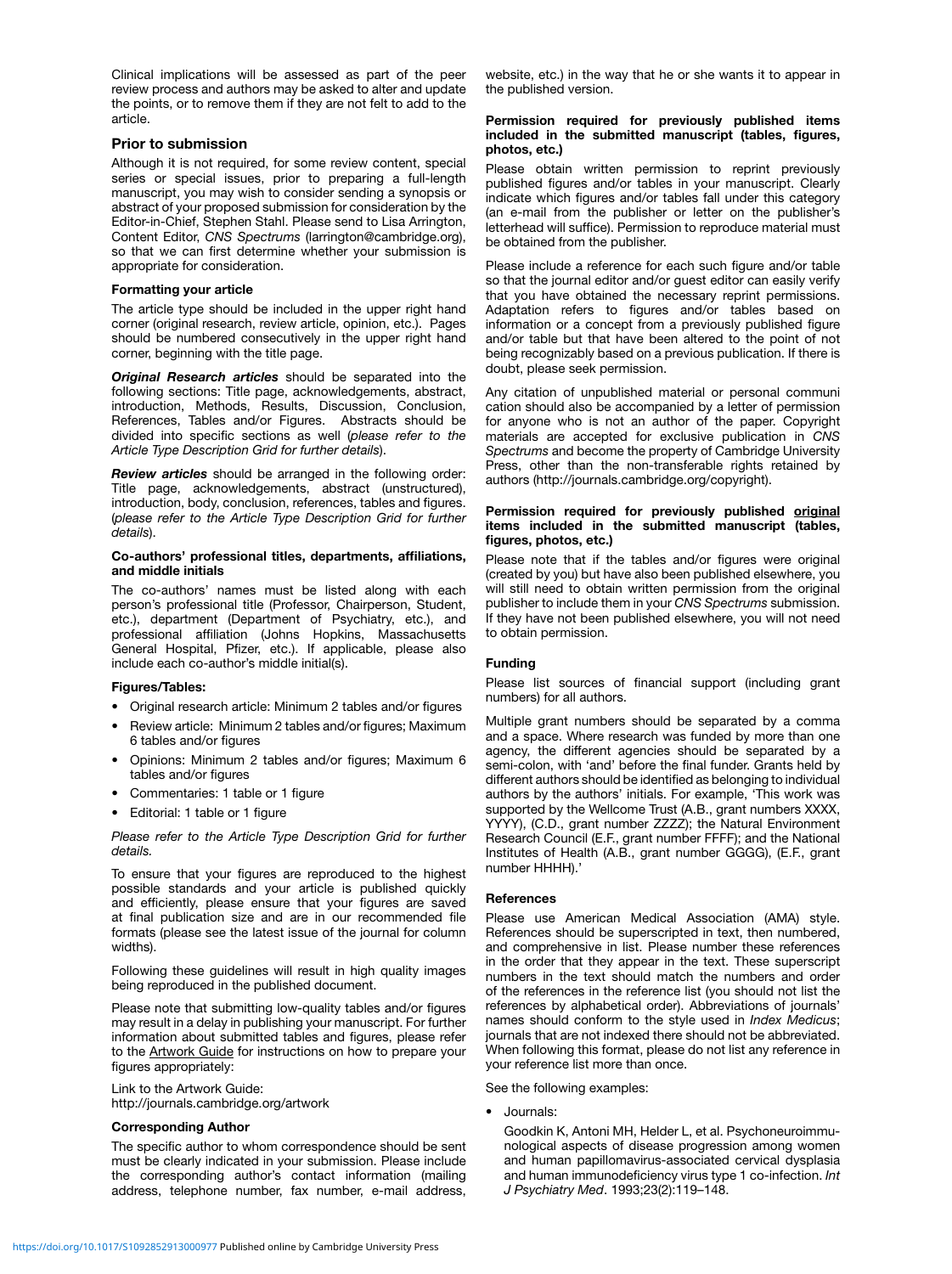• Books:

 Raine A. The Psychopathology of Crime: Criminal Behavior as a Clinical Disorder. San Diego, Calif: Academic Press; 1993.

• Parts of Books:

 Thase ME, Rush AJ. Treatment-resistant depression. In: Bloom FK, Kupfer DJ, eds. Psychopharmacology: The Fourth Generation of Progress. Baltimore, MD: Raven Press Ltd; 1995:1081–1097.

• Unpublished Materials:

 Eisenberg J. Market forces and physician workforce reform: why they may not work. Paper presented at: Annual Meeting of the Association of American Medical Colleges; October 28, 1995; Washington, DC.

 Jones JL, Hanson DL, Ward JW, et al. Incidence and trends in AIDS-related opportunistic illnesses in injecting drug users and men who have sex with men. In: Program and abstracts of the XI International Conference on AIDS; July 7–12, 1996; Vancouver, British Columbia. Abstract We.C.3418.

Klassen TP, Watters LK, Feldman ME, et al. The efficacy of nebulized budesonide in dexamethasone-treated outpatients with croup. Pediatrics. In press.

#### **Manuscript submission**

#### **Submission:**

Please submit your manuscript directly to *CNS Spectrums* via the CNS ScholarOne Manuscripts website: mc.manuscriptcentral.com/cnsspectr.

Set up or login to your account, enter your Author Center, follow the instructions carefully, and upload your manuscript for submission.

A generic Author Quick Start Guide is available to download from:

mchelp.manuscriptcentral.com/tutorials/Author.pdf

A chapter on manuscript submission is also available in the online interactive guide:

mcv3help.manuscriptcentral.com/stalkjddfesd/MC4Help.htm

Once you submit your manuscript you will receive an automated e-mail confirmation stating that your manuscript was submitted successfully. In addition, a manuscript reference number will be generated for your submission automatically. If we decide to consider your manuscript for publication, our Editor-in-Chief will assign it to a Field Editor and peer reviewers. The unique reference number of the manuscript should be quoted in all correspondence with the CNS Spectrums' Office and Publisher.

#### **Peer review and revision process**

#### **Peer reviewer suggestions:**

Authors must provide at minimum of three (3) names of qualified potential reviewers with the necessary contact information (affiliation and e-mail address). Reviewers should be specialists in the topic of the submitted paper, who have no conflict of interest and who are not affiliated with the company, organization, or institution that employ any of the co-authors of the manuscript. We may contact one or more of your suggested reviewers once we receive your manuscript, but we reserve the right to not do so. Peer review is anonymous.

#### **Revision process:**

The Field Editor and/or Editor-in-Chief will check the reviewers' overall assessment of the article. Peer review comments are then forwarded to the corresponding author for revisions. Authors are expected to incorporate all revisions to the best of their ability, unless otherwise noted. In addition, the authors' list of incorporated changes must accompany their revised manuscript. Authors are expected to submit revised manuscripts by the designated due date(s).

If there are any questions about the reviewers' comments and/or suggested revisions, please contact the Field Editor and/or Content Editor directly, who will follow-up with the reviewer(s) for further clarification.

#### **Failure to meet deadlines during the revision process**

It is very important that authors meet all deadlines for submitted material (manuscripts, revisions, etc.). If you have problems meeting your deadlines, please call the Field Editors of *CNS Spectrums* or contact Lisa Arrington, Content Editor, at larrington@cambridge.org and explain your situation. You may be granted an extension. However, please note that late draft submissions are problematic. If delays start to significantly jeopardize our publication schedule, your article will be cut.

#### **Post-acceptance/Production workflow**

Upon final acceptance of a manuscript for publication, it is passed on to our production department, who will send it out for copyediting. The copyeditor will be in contact with the corresponding author directly regarding any queries about the article. The Corresponding author will need to respond to the copyeditor in a timely manner (usually within 48 hours), to ensure the prompt and efficient processing of the article. Typeset proofs shall be issued to the corresponding author as a final check – no substantive change shall be introduced at this stage.

Once the typeset version is posted on the Cambridge Journals Online web site, please note that it cannot be changed, as it will constitute the version of record (VoR).

All accepted articles are published online as soon as they are ready in FirstView. If an article is slated for a specific issue dated for a particular month, the approved article may be published online, prior to that publication date.

#### **Proofs**

The publisher reserves the right to copy-edit all accepted manuscripts. The corresponding author will receive page proofs for proofreading. These should be checked and returned by designated due date, which is within 48 hours of your receipt. The publisher reserves the right to charge authors for excessive correction of non-typographical errors.

#### **Offprints**

The corresponding author will receive a pdf file of the article when it is published. Additional offprints must be ordered when page proofs are returned. Price lists and order forms will be sent with page proofs.

#### **Journal policies**

#### **NIH Open Access Archiving Mandate**

In compliance with the National Institutes of Health Open Access Policy, under the Publisher's standard transfer of copyright agreement, the publisher shall autodeposit the manuscript to PubMed Central upon acceptance, as long as. the author has indicated the NIH funding and the grant number upon submission. A final version of an article may be made publicly available no sooner than 12 months after the official date of publication.

#### *Cambridge Open*

Cambridge allows authors to make their articles freely available through the Cambridge University Press Open Access initiative, *Cambridge Open*. This initiative enables immediate open access publication of an author's article, upon acceptance and after an article processing fee has been received from the author or their sponsoring body.

All articles will continue to be handled in the same way during the peer-review process, professional production and online publication on Cambridge Journals Online. Articles will be included in the relevant Abstracting & Indexing services, and can have supplementary content added to their online versions.

Once manuscripts have been accepted for publication, authors can choose whether or not to publish open access. In this way, all of the editorial decision processes are unbiased. The journal's Editor and reviewers will not know that the paper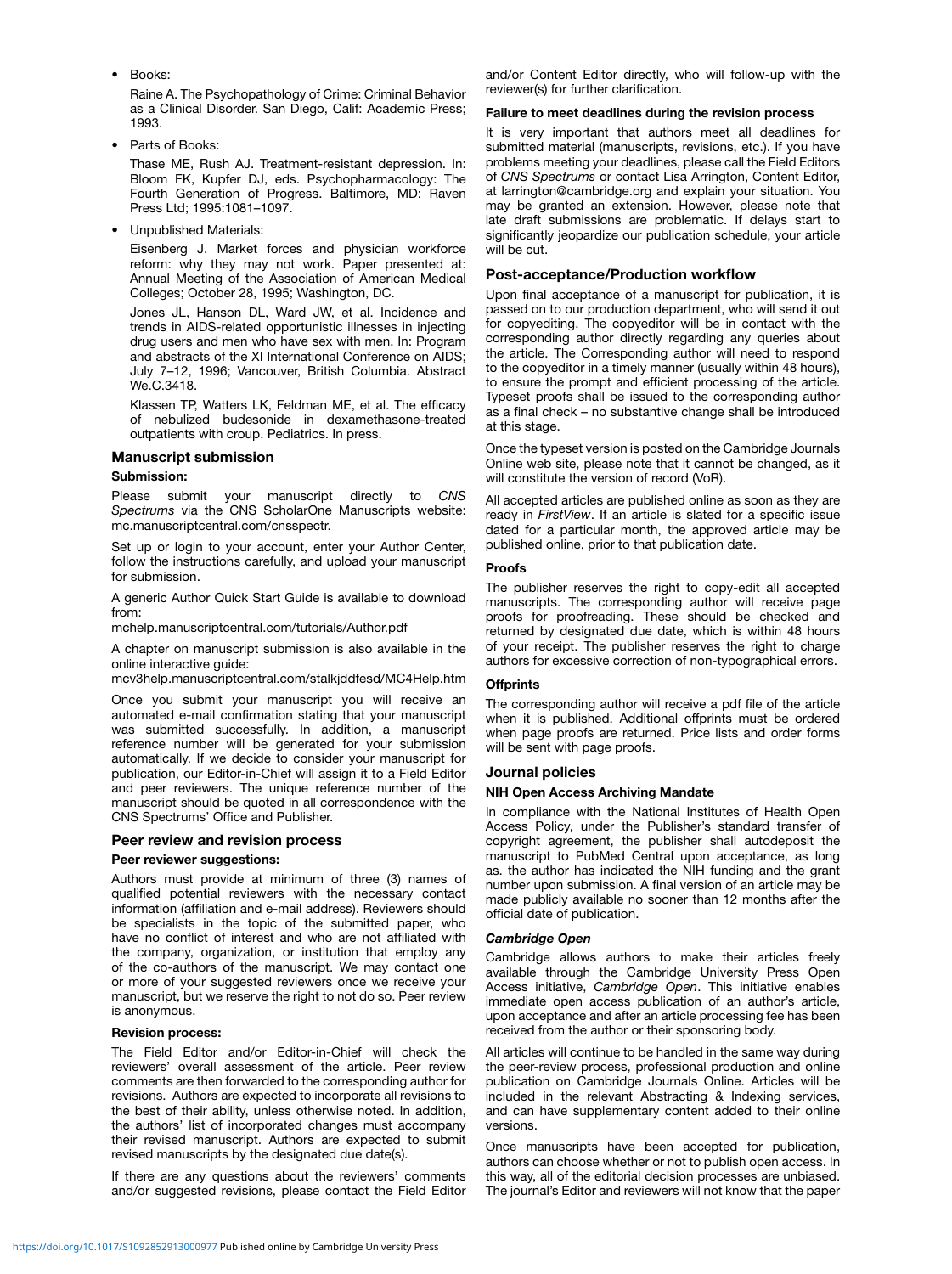is to be included in Cambridge Open Option. Cambridge asks in order to provide this service is that the author, or their institution or funding body, pays an article processing fee to cover costs associated with the publication process, from peer review of the submitted manuscript, through the copyediting and typesetting, to online-hosting of the definitive version of the published article.

The article processing fee ensures permanent archiving by both Cambridge University Press and the author, and allows anyone else to view, search, download or archive for personal and non-commercial use. The only condition for this is that the author and original source are properly acknowledged.

#### **Issue-based publication of accepted manuscripts:**

All articles will be prepared for publication immediately upon their acceptance and published online in full before being allocated to an issue. Our intention is to allocate articles to the next available issue in order of date of acceptance. From time to time we are forced to allocate the publication accepted manuscripts to later issues in order to accommodate thematic content.

#### **Co-Author Approval**

Papers with multiple authors are reviewed with the assumption that all authors have contributed materially to the research reported, have approved the submitted manuscript, and concur with its submission to *CNS Spectrums*. A Copyright Transfer Agreement, with certain specified rights reserved by the author, must be signed and returned to the Publisher by each co-author listed at the time of submission. This is necessary for the wide distribution of research findings, and the protection of both author and Cambridge University Press under copyright law.

#### **Authorship Disclosure Form - Disclosure of Commercial and Non-Commercial Interests**

All co-authors for each submission must list all of their disclosure information, including all forms of support, including grant and pharmaceutical support, affiliations, honoraria, received for past and present material, *regardless of whether the author(s) feel that it directly pertains to their submitted material*. Such information may, at the Editor's discretion, be shared with reviewers.

*CNS Spectrums* requires that an online Authorship Disclosure Form is completed by **every author** of the manuscript. Therefore, **before you start submitting your paper, please make sure that all co-authors have submitted their completed Authorship Disclosure Forms directly on ScholarOne**.

*If you do not have any disclosures, please type*: Disclosures: The author[s] do not have any disclosures, and the author[s] do not have any affiliation with or financial interest in any organization that might pose a conflict of interest.

#### **The Publisher shall not after publication online correct any error or omission in author disclosure forms if not submitted correctly during the peer review process**.

We are aware that authors sometimes receive assistance from technical writers, language editors and/or writing agencies in preparing manuscripts for publication. Such assistance must be noted in the cover letter and in the Acknowledgements section along with a declaration that the author(s) are entirely responsible for the scientific content of the paper.

Failure to acknowledge assistance from technical writers, language editors and/or writing agencies in preparing manuscripts for publication in the cover letter and in the Acknowledgements section may lead to disqualification of the paper.

#### **Originality and Copyright**

To be considered for publication in *CNS Spectrums*, a manuscript cannot have been published previously, nor can it be under review for publication elsewhere. (Previously published figures may be sparingly used in Reviews, with appropriate permission.)

If you have an article currently under review pending a decision, you are welcome to keep it submitted to the journal or withdraw it at anytime. **However, if you decide to submit**  your article to a different publication, you must officially **withdraw it from** *CNS Spectrums* **before submitting it elsewhere**. You can withdraw your paper through the Author Center on the CNS ScholarOne Manuscripts site. Alternatively, you may send an e-mail request specifying that you are asking to withdraw your manuscript and you must include the manuscript title and the names of your co-authors (if applicable), and the unique article identifier issued upon submission.

The posting of a brief summary of clinical trial outcomes on a pharmaceutical website (such as the PhRMA-sponsored database <www.clinicalstudyresults.org>) will not necessarily count as prior publication nor impede full consideration of a manuscript: *CNS Spectrums* will look at this on a case-bycase basis to determine the extent of overlap between the trial data posted and the manuscript as submitted, and will decide whether the manuscript contains sufficiently new perspectives or sufficient additional data for it to count as original. Authors should declare when submitting manuscripts that such data have already been posted and *CNS Spectrums* will review this sympathetically.

#### **Clinical Trials**

As a condition of consideration for publication, registration of clinical trials in a public trials registry is required. A clinical trial is defined by the International Committee of Medical Journal Editors (in accordance with the definition of the World Health Organisation) as any research project that prospectively assigns human participants or groups of humans to one or more health-related interventions to evaluate the effects on health outcomes. Trials must be registered before the start of patient enrollment. The registry must be accessible to the public at no charge. It must be open to all prospective registrants and managed by a not-for-profit organization. There must be a mechanism to ensure the validity of the registration data, and the registry should be electronically searchable. An acceptable registry must include at minimum a unique trial number, trial registration date, secondary identification information if assigned by sponsors or others, funding source(s), primary and secondary sponsor(s), responsible contact person, research contact person, official scientific title of the study, research ethics review, the medical condition being studied, intervention(s), key inclusion and exclusion criteria, study type, anticipated trial start date, target sample size, recruitment status, primary outcome, and key secondary outcomes. Registration information must be provided at the time of submission. Trial registry name, registration identification number, and the URL for the registry should be included at the end of the abstract.

Manuscripts reporting the results of randomized controlled trials should include a "CONSORT" flow diagram as a figure in the manuscript to illustrate the progress of all patients in the study (See: Schulz KF, Altman D, for the CONSORT Group. The CONSORT statement: revised recommendations for improving the quality of reports of parallel-group randomized trials. JAMA. 2001;285(15):1987–1991.)

#### **Ethical considerations**

Papers reporting experiments involving human subjects must contain the statement that the research was approved by an Internal Review Board, Helsinki Committee or similar body and that subjects gave informed consent. Papers describing animal experiments must indicate that the research was approved by a Review Committee or clearly state that the experiments were performed in accordance with accepted guidelines such as 'Guiding principles in the care and use of animals (DHEW Publications, NIH, 80-23). Papers that do not contain an Ethics Statement will not be reviewed.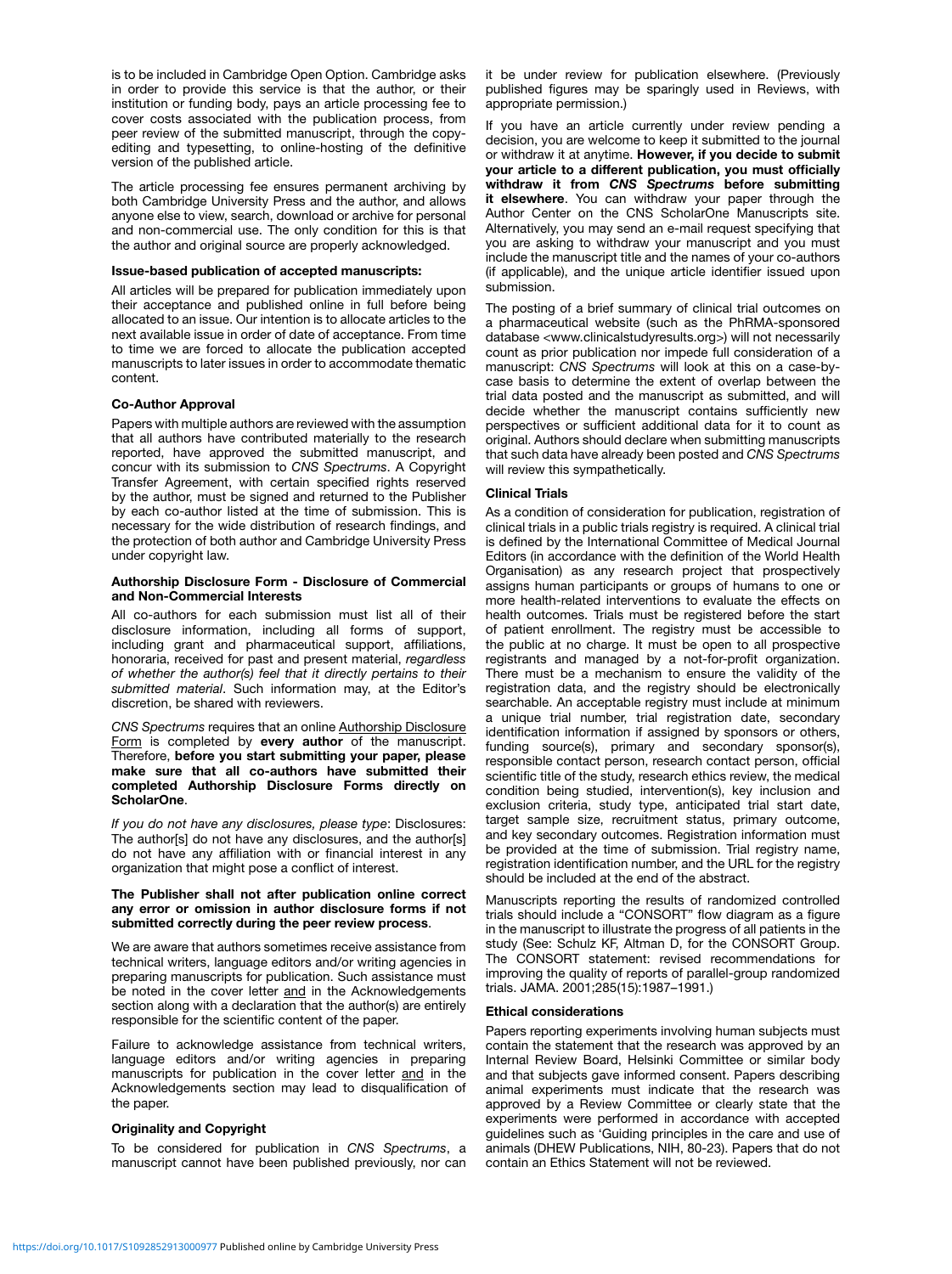| Article type      | Length                                             | <b>Abstract</b>                                      | Figs/Tables                                                                | Purpose/features                                                                                                                                                                           |
|-------------------|----------------------------------------------------|------------------------------------------------------|----------------------------------------------------------------------------|--------------------------------------------------------------------------------------------------------------------------------------------------------------------------------------------|
| Original research | • Up to 100 references<br>6,000 words<br>$\bullet$ | $\leq$ 250 words<br>No citations<br>Structured       | · Minimum 2 tables<br>and/or figures                                       | results of a formal study based<br>Original Research: Reports the<br>· Structured abstract<br>on original research.                                                                        |
| Review article    | • Up to 60 references<br>3,000 words<br>$\bullet$  | Unstructured<br>$\leq$ 250 words<br>No citations     | Maximum 6 tables<br>· Minimum 2 tables<br>and/or figures<br>and/or figures | review of an established topic,<br>Review: Written as a literature<br>· Clinical implication points<br>as suggested by its name.                                                           |
| Opinions          | 30-60 references<br>3,000 words                    | · Unstructured<br>$\leq 150$ words<br>· No citations | Maximum 6 tables<br>• Minimum 2 tables<br>and/or figures<br>and/or figures | substantial evidence but has not<br>topic of high interest, which has<br>Opinion: Addresses a current<br>· Clinical implication points<br>yet been established                             |
| Commentaries      | • Up to 6 references<br>1,500 words<br>$\bullet$   | Unstructured<br>$\leq 100$ words<br>No citations     | $\bullet$ 1 table or 1 figure                                              | reaction to previously published<br>articles; usually encourages a<br>Commentary: Commissioned<br>Clinical implication points<br>manuscript that is written in<br>certain level of debate. |
| Editorial         | $\bullet$ 1,000 words                              | Unstructured<br>150 words                            | · 1 table or 1 figure                                                      | and occasionally submitted by a<br>Editorial: Introduces a new idea<br>or a particular theme, usually<br>written by the editor-in-chief<br>guest editor.                                   |

# Summary of article types and requirements **Summary of article types and requirements**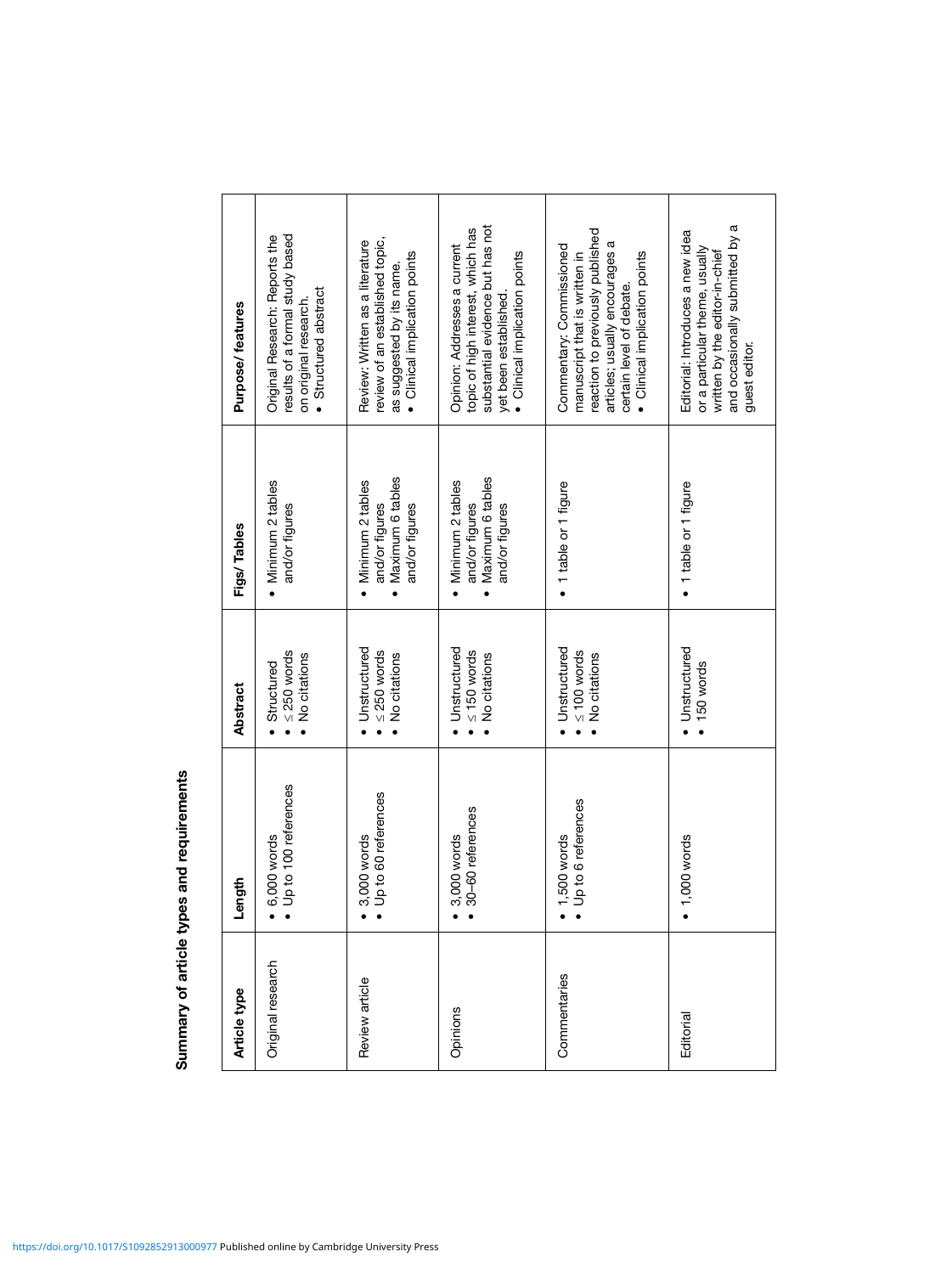### **Behavioral and Brain Sciences BSS**

EDITORS

**Paul Bloom**, *Yale University, USA |* **Barbara L. Finlay***, Cornell University, USA*



**Behavioral and Brain Sciences** (**BBS**) is the internationally renowned journal with the innovative format known as Open Peer Commentary. Particularly significant and controversial pieces of work are published from researchers in any area of psychology, neuroscience, behavioural biology or cognitive science, together with 10-25 commentaries on each article from specialists within and across these disciplines, plus the author's response to them. The result is a fascinating and unique forum for the communication, criticism, stimulation, and particularly f the unification of research in behavioural and brain sciences t from molecular neurobiology to artificial intelligence and the f philosophy of the mind.

*FREE email alerts* Keep up-to-date with new material – sign up at **http://journals.cambridge.org/bbs-alerts**

**http://journals.cambridge.org/bbs**

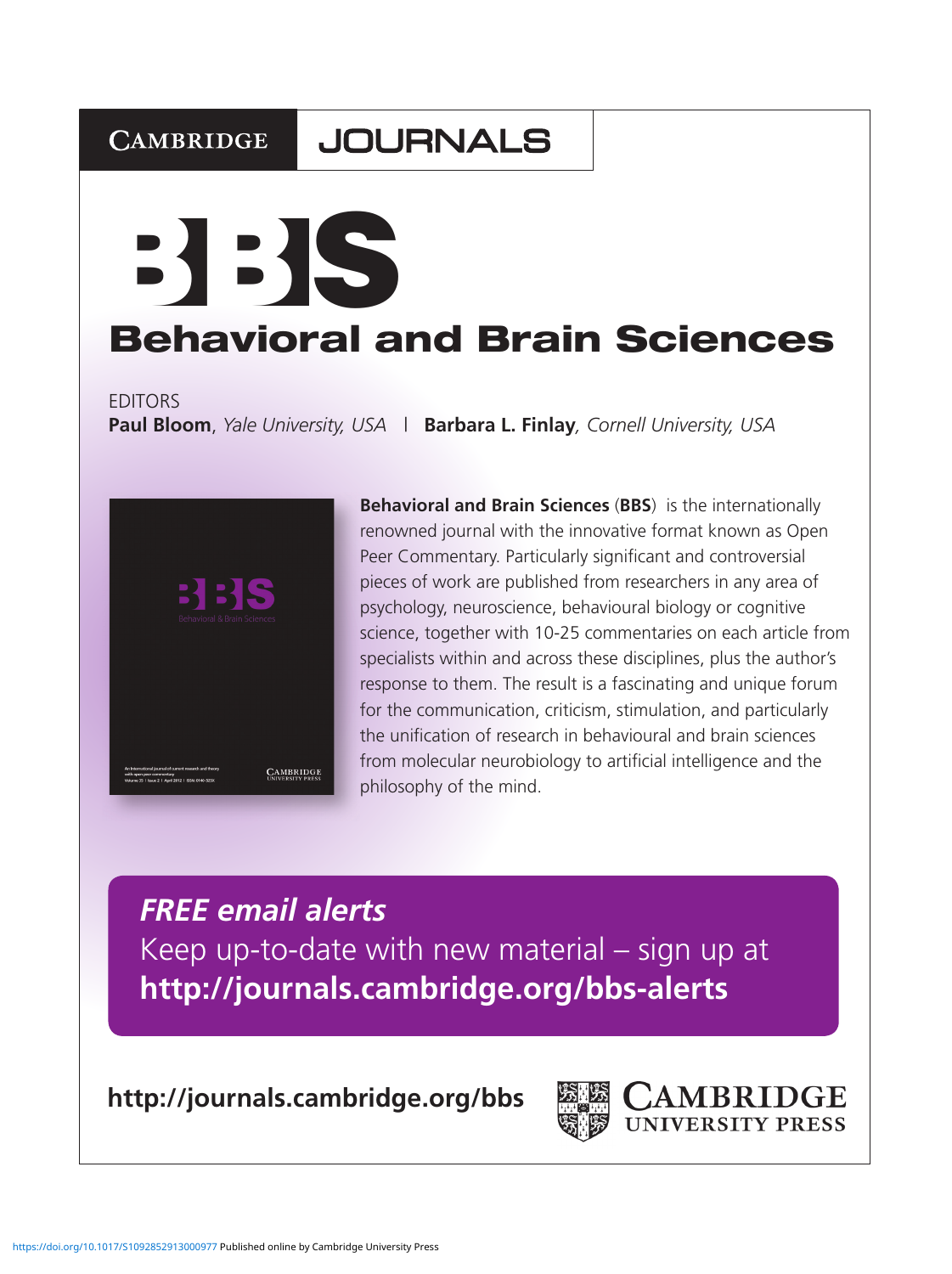

**Neuroscience Education Institute** 

> **RAISE YOUR STANDARD OF CARE, STAY CURRENT IN** PSYCHOPHARMACOLOGY.

## **NEI MEMBERSHIP**

**ACCESS VALUABLE BENEFITS TO ENHANCE PATIENT CARE** 

### **Join exceptional mental** health clinicians as a member of NEI.

- CNS Spectrums journal
- NEI Master Psychopharmacology Program
- Free CME credits
- Clinically relevant education
- Resources for your patients
- Discounts to the NEI Congress
- And morel

Call us at 1-888-535-5600 or visit www.neiglobal.com today!

Use promo code **SPECTRUMS1 to** join NEI for just \$199.\*